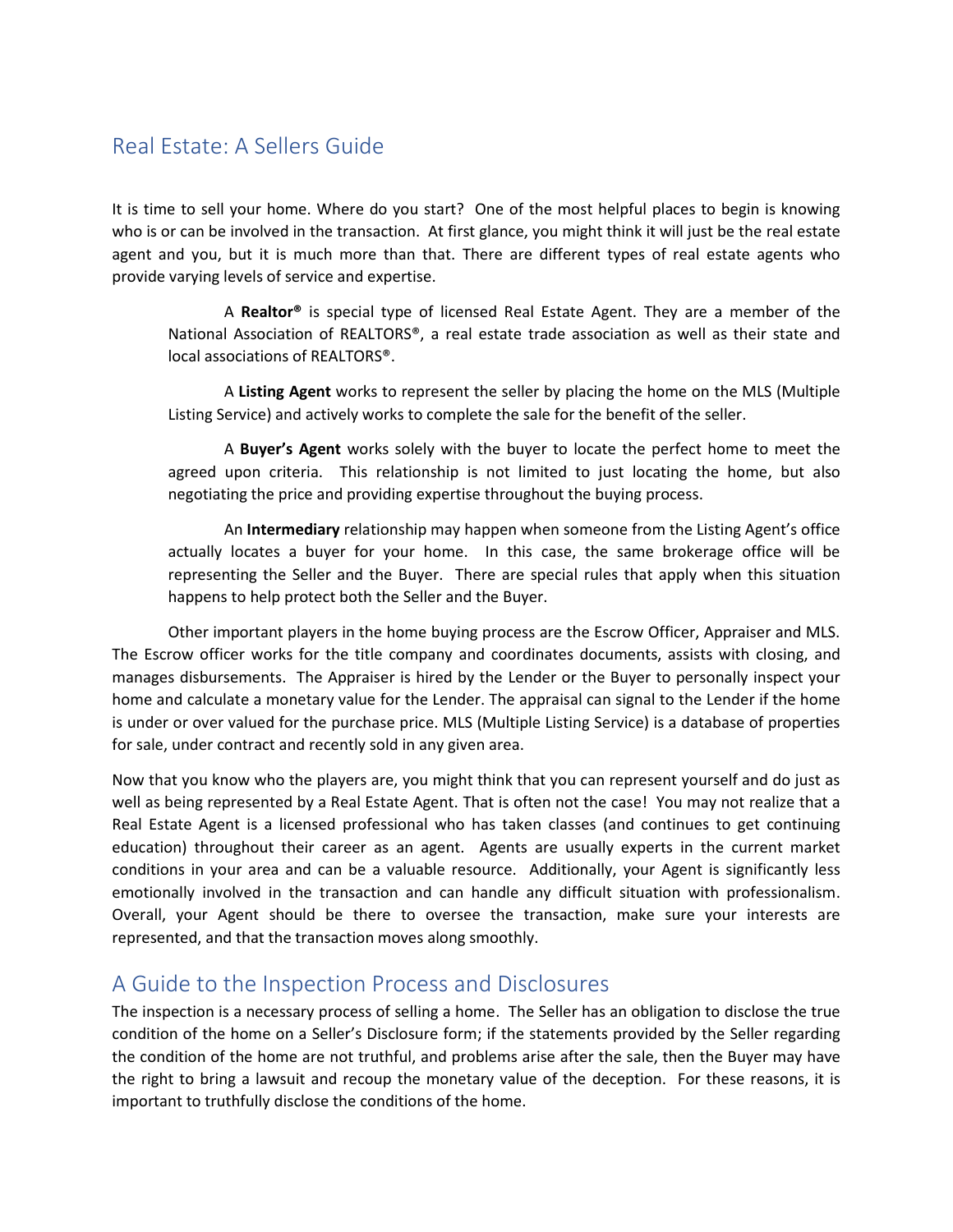Once an inspector is selected by the Buyer (you should always require the Buyer to select the inspector so there is no chance that you will be responsible for a "bad" or "inferior" inspection. They Buyer should schedule a time for the inspection and the inspector should be given full access to every part of the home for as long as the inspector needs to complete the work required to provide a thorough inspection. Once the inspection is completed, the inspector will often provide a comprehensive report on the condition of the home.

#### What constitutes a home inspection and when should it be ordered?

A home inspection is performed by a licensed professional and should encompass the major components of the home: roof, plumbing, electrical, heating/cooling, appliances, water heater, exterior and any other visible features. A full report should be provided, including pictures and any recommendations for maintenance or repair. The buyer usually pays for the inspection, but this is negotiable.

*A Structural Pest Control Inspection is a specialized type of inspection. This involves an examination for wood-destroying bugs such as termites. Most pest control reports will classify conditions as Section I (repairs) or Section II (preventative). Section I (repairs) are usually paid for by the seller; Section II are not necessarily completed but are items that may cause damage in the future, if not addressed by the Buyer.*

#### Escrow Process

Escrow is where a third party, usually a title company, temporarily holds either money, property or both until a specified condition has been met or a specified time has elapsed. This process is to protect both the Buyer and Seller in a real estate transaction. Being "in escrow" implies that an offer has been accepted by the Seller for the purchase of property.

#### Home Warranty

The home warranty is an insurance policy that kicks in AFTER closing should there be any mechanical, electrical or plumbing issues. Including the policy in the real estate contract can add value and security to the Buyer for unknown or unexpected post-closing repairs that may arise.

Home Warranty Plans usually range from \$250-500, offer varying coverages and are typically paid in advance at closing (as part of the closing costs). The policy is usually good for one year and does not auto-renew.

#### Title Insurance

Title insurance is a type of policy that protects both the Lender and the home owner from issues/defects/clouds that may hinder ownership of the property. This type of policy protects a property owner from monetary loss and covers the cost of any defense in order to clear title. Unfortunately, even the most meticulous reviewer may not be able to find all title defects. There are two types of policies: an owner and lender policy. An owner policy covers the property owner for as long as that person owns the home. The lender policy insures the property over any claims that others may have. The Seller usually pays for the owner's policy as it is the seller's way of confirming that title is free and clear. If the purchase is financed, the buyer pays for the lender policy.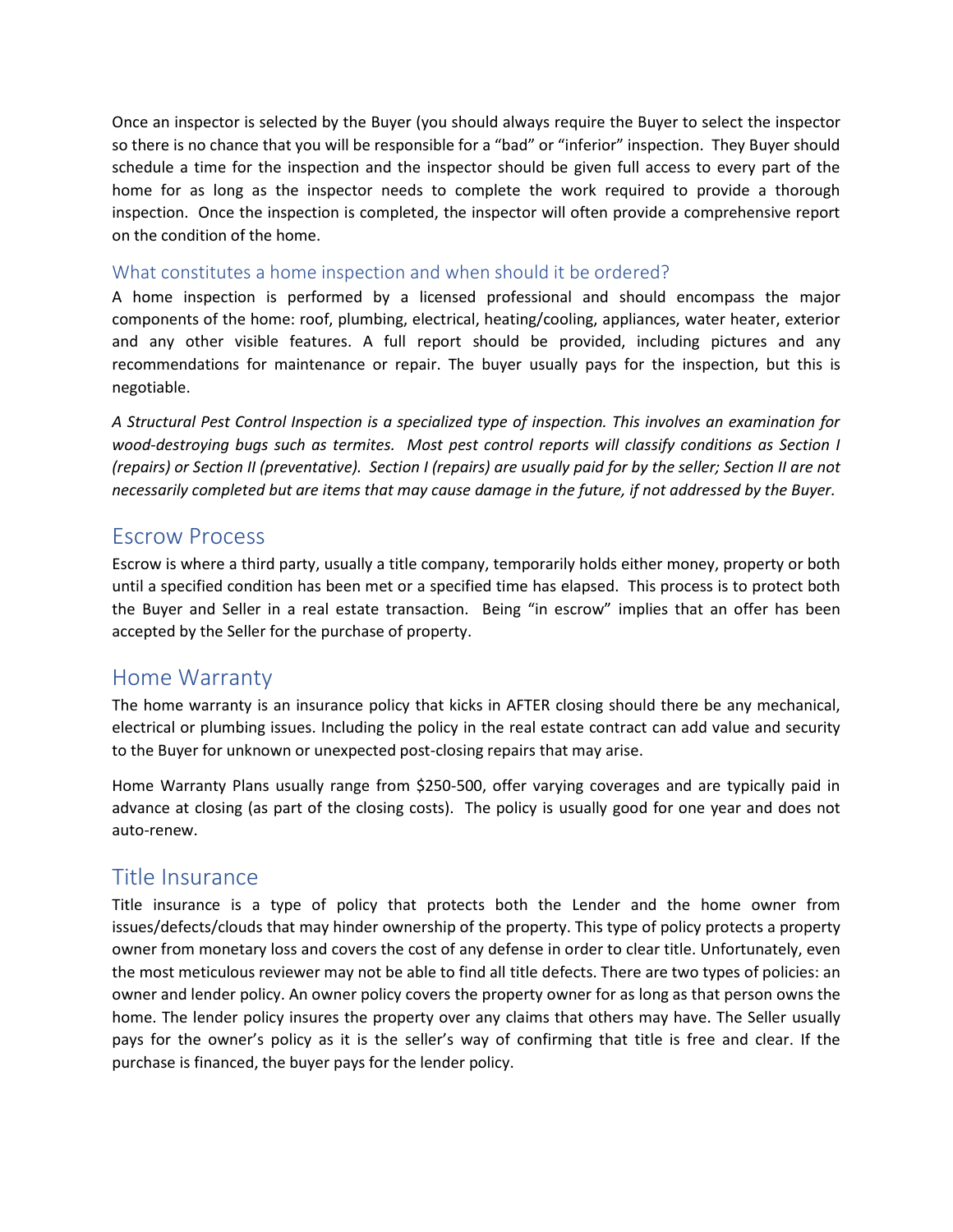# Homestead Exemption: do I need one?

A homestead exemption removes a portion of your home's value from the taxable base. In other words, the exemption makes your home's value lower and that, in turn, makes your taxes that you owe each year lower. There are two qualifications to be eligible: 1) You must own your home on January 1<sup>st</sup> of the relevant tax year; and 2) it must be your principal residence. You can only have ONE homestead at any time. If you have a special exception (such as you are disabled or over 65), we will address that in a moment.

### So, what is a homestead?

A homestead is defined as a condominium, manufactured home, or a separate structure owned by an individual living in the structure. The key take-away is that you (as the owner) must be living in the structure to qualify for the exemption. A homestead can also include up to 20 acres of land provided you own the land and it is used as a yard or for some other residential home use.

## Are there types of homestead exemptions available?

Short answer: yes. Please note, in order to qualify for the exemption, your driver's license must reflect your principal address.

School Taxes: All residential homeowners can receive \$15,000 homestead exemption from the home's value for school taxes.

County Taxes: If a county collects a special tax for farm-to-market roads or flood control, the homeowner will qualify for a \$3,000 exemption.

Age 65+ and disabled exemptions: If you are aged 65 or older and/or disabled, you may qualify for an additional \$10,000 exemption for the school tax exemption (originally set at \$15,000). However, be aware that if you qualify for both the age 65 and older (\$10,000), as well as the disabled exemption (\$10,000), you must choose one or the other for school taxes. Unfortunately, you cannot receive both.

Optional Percentage exemptions: any taxing unit (city, county, school or special district) may offer an exemption up to 20 % but not less than \$5,000. Each taxing unit decides if they will provide this exemption and at what percentage. The deadline is July 1 of the tax year to offer this exemption.

Optional 65 or older or disabled exemption: Any taxing unit (defined above) may offer an additional exemption of at least \$3,000 for tax payers aged 65 or older and/or disabled.

# Closing Details

Your closing will be scheduled through the title company on a certain date and time. The title company will be responsible for coordinating the real estate brokers to pay their commissions from the proceeds of the sale. The title company will prepare and/or coordinate all the documents necessary to facilitate the transfer of the real property from you to the new Buyer. Once all the documents are signed, the